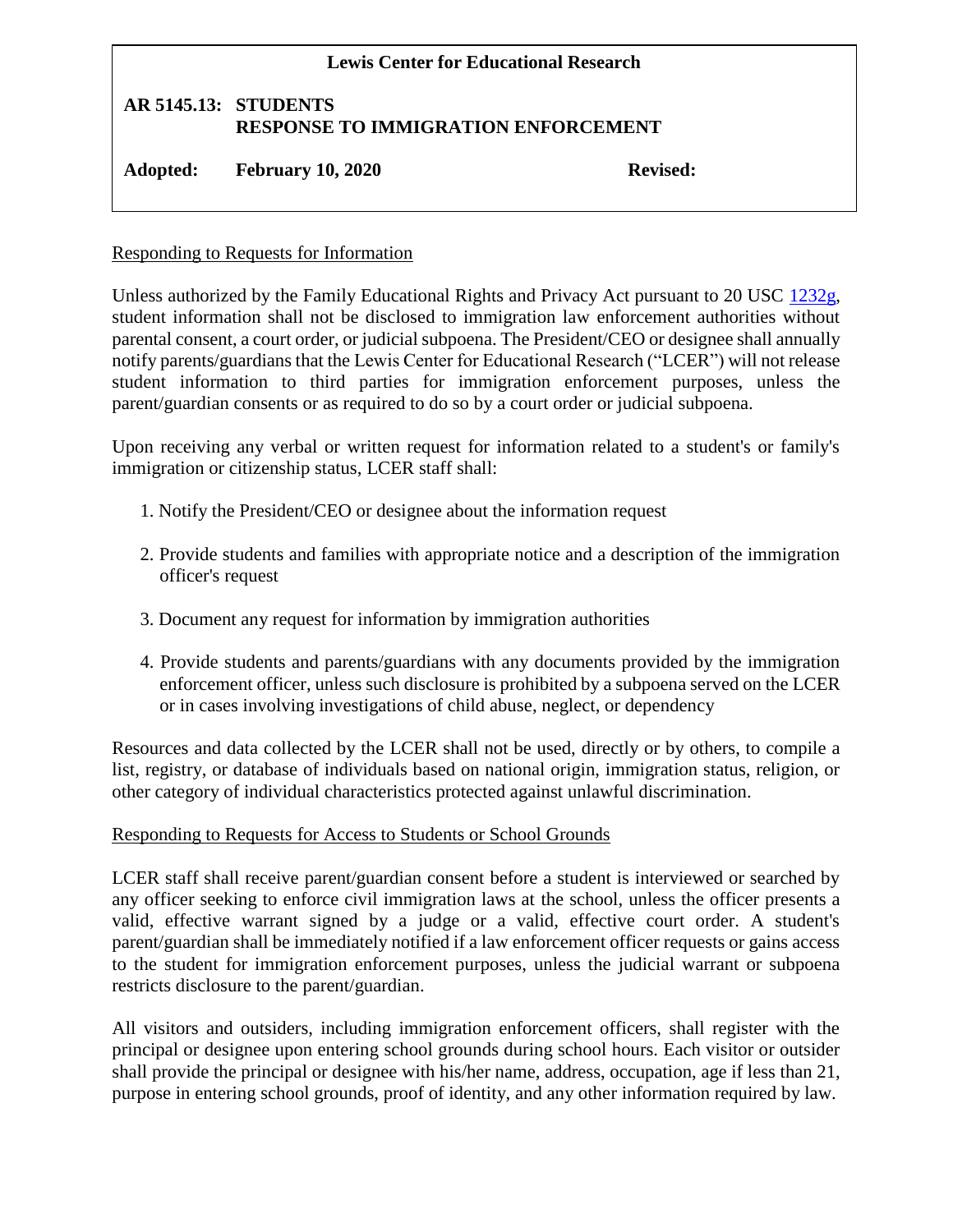LCER staff shall report the presence of any immigration enforcement officers to appropriate administrators.

As early as possible, LCER staff shall notify the President/CEO or designee of any request by an immigration enforcement officer for access to the school or a student or for review of school documents, including service of lawful subpoenas, petitions, complaints, warrants, or other such documents.

In addition, LCER staff shall take the following actions in response to an officer present on the school campus specifically for immigration enforcement purposes:

- 1. Advise the officer that before school personnel can respond to the officer's request, they must first receive notification and direction from the President/CEO or designee, except under exigent circumstances that necessitate immediate action
- 2. Request to see the officer's credentials, including his/her name and badge number, and the phone number of the officer's supervisor, and note or make a copy of all such information
- 3. Ask the officer for his/her reason for being on school grounds and document the response
- 4. Request that the officer produce any documentation that authorizes his/her school access
- 5. Make a copy of all documents produced by the officer and retain one copy for school records
- 6. If the officer declares that exigent circumstances exist and demands immediate access to the campus, comply with the officer's orders and immediately contact the President/CEO or designee
- 7. If the officer does not declare that exigent circumstances exist, respond according to the requirements of the officer's documentation, as follows:
	- a. If the officer has an Immigrations and Customs Enforcement (ICE) administrative warrant, LCER staff shall inform the agent that they cannot consent to any request without first consulting with the LCER's legal counsel or other designated LCER official.
	- b. If the officer has a federal judicial warrant, such as a search and seizure warrant or an arrest warrant signed by a federal judge or magistrate, LCER staff shall promptly comply with the warrant. If feasible, LCER staff shall consult with the LCER's legal counsel or designated administrator before providing the officer with access to the person or materials specified in the warrant.
	- c. If the officer has a subpoena for production of documents or other evidence, LCER staff shall inform the LCER's legal counsel or other designated official of the subpoena and await further instructions as to how to proceed.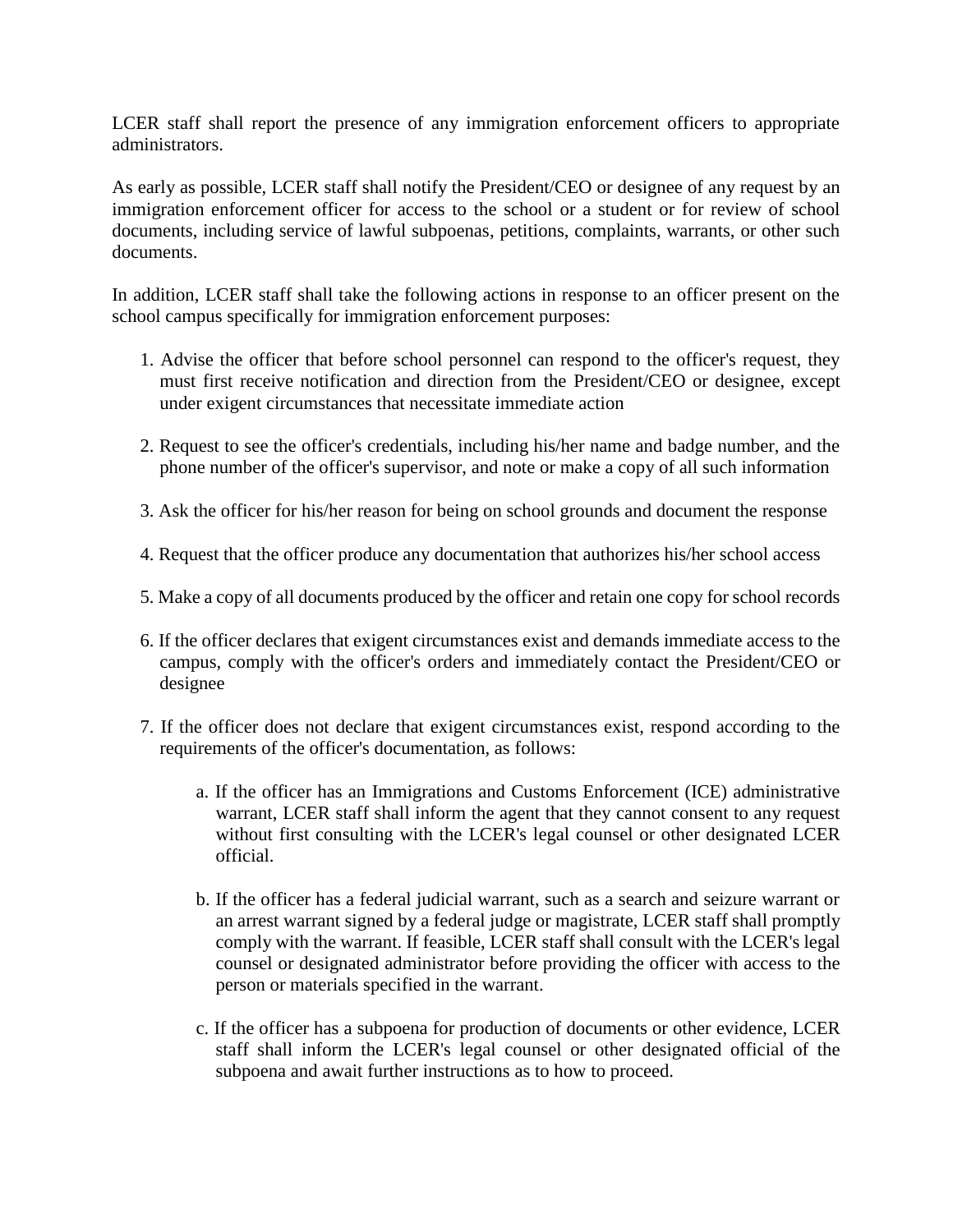- 8. Do not attempt to physically impede the officer, even if the officer appears to be exceeding the authorization given under a warrant or other document. If an officer enters the premises without consent, LCER staff shall document the officer's actions while on campus.
- 9. After the encounter with the officer, promptly make written notes of all interactions with the officer, including:
	- a. A list or copy of the officer's credentials and contact information
	- b. The identity of all school personnel who communicated with the officer
	- c. Details of the officer's request
	- d. Whether the officer presented a warrant or subpoena to accompany his/her request, what was requested in the warrant or subpoena, and whether the warrant or subpoena was signed by a judge
	- e. LCER staff's response to the officer's request
	- f. Any further action taken by the officer
	- g. A photo or copy of any documents presented by the officer
- 10. Provide a copy of these notes and associated documents collected from the officer to the LCER's legal counsel or other designated LCER official

The LCER's legal counsel or other designated official shall submit a timely report to the LCER Board regarding the officer's requests and actions and the LCER's responses.

The President/CEO or designee shall also email the Bureau of Children's Justice in the California Department of Justice (BCJ@doj.ca.gov) regarding any attempt by a law enforcement officer to access a school site or a student for immigration enforcement purposes.

## Responding to the Detention or Deportation of Student's Family Member

The President/CEO or designee shall encourage students and their families to update their emergency contact information as needed throughout the school year and to provide alternative contacts, including an identified trusted adult guardian, in case a student's parent/guardian is detained or is otherwise unavailable. The President/CEO or designee shall notify students' families that information provided on the emergency cards will only be used in response to specific emergency situations and not for any other purpose.

The President/CEO or designee shall also encourage all students and families to learn their emergency phone numbers and be aware of the location of important documentation, including birth certificates, passports, social security cards, physicians' contact information, medication lists,